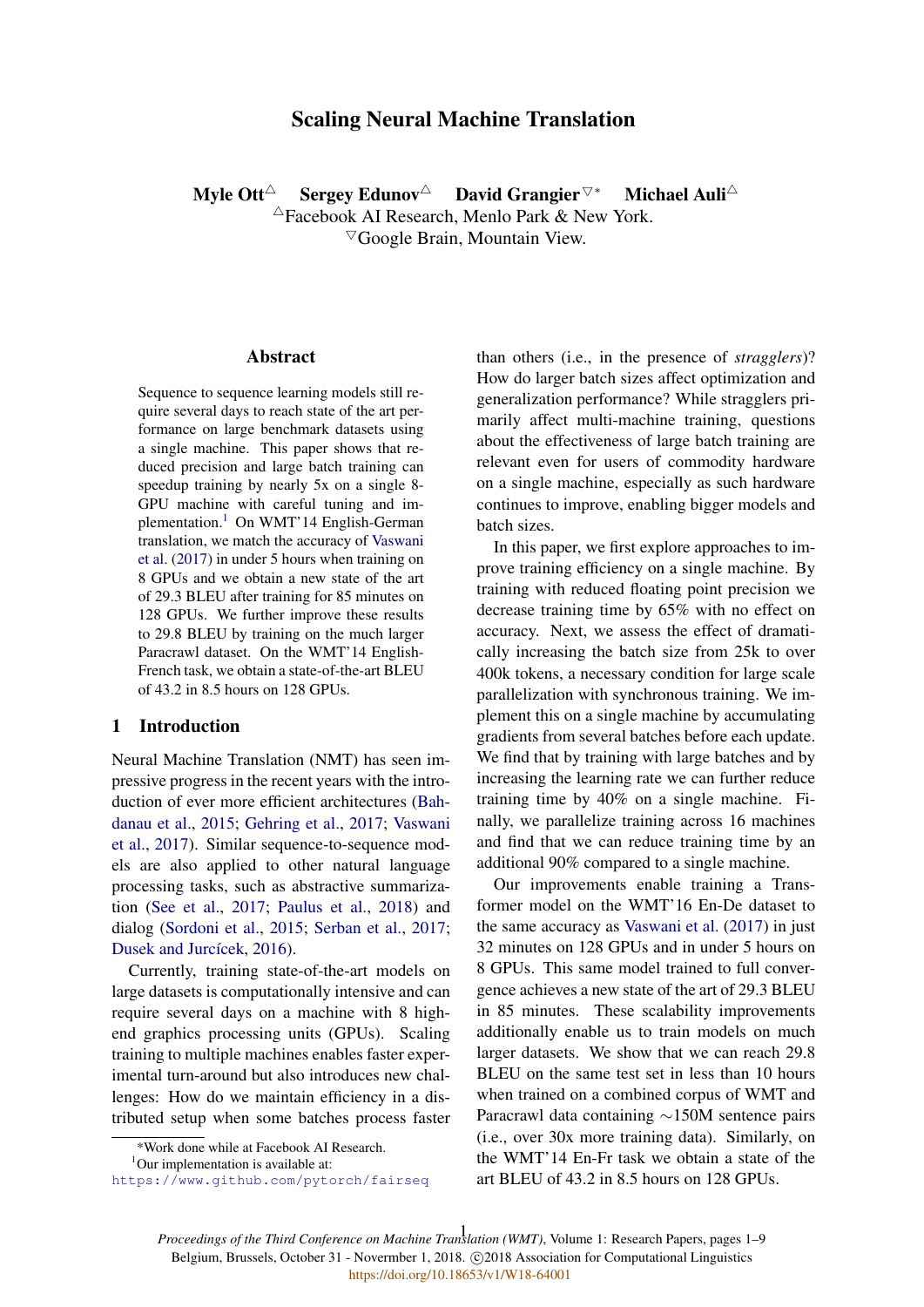

Figure 1: Validation loss for Transformer model trained with varying batch sizes (bsz) as a function of optimization steps (left) and epochs (right). Training with large batches is less data-efficient, but can be parallelized. Batch sizes given in number of target tokens excluding padding. *WMT En-De, newstest13*.

# 2 Related Work

Previous research considered training and inference with reduced numerical precision for neural networks (Simard and Graf, 1993; Courbariaux et al., 2015; Sa et al., 2018). Our work relies on half-precision floating point computation, following the guidelines of Micikevicius et al. (2018) to adjust the scale of the loss to avoid underflow or overflow errors in gradient computations.

Distributed training of neural networks follows two main strategies: (i) *model parallel* evaluates different model layers on different workers (Coates et al., 2013) and (ii) *data parallel* keeps a copy of the model on each worker but distributes different batches to different machines (Dean et al., 2012). We rely on the second scheme and follow synchronous SGD, which has recently been deemed more efficient than asynchronous SGD (Chen et al., 2016). Synchronous SGD distributes the computation of gradients over multiple machines and then performs a synchronized update of the model weights. Large neural machine translation systems have been recently trained with this algorithm with success (Dean, 2017; Chen et al., 2018).

Recent work by Puri et al. (2018) considers large-scale distributed training of language models (LM) achieving 109x scaling with 128 GPUs. Compared to NMT training, however, LM training does not face the same challenges of variable batch sizes. Moreover, we find that large batch training requires warming up the learning rate, whereas their work begins training with a large learning rate. There has also been recent work on using lower precision for inference only (Quinn and Ballesteros, 2018).

Another line of work explores strategies for improving communication efficiency in distributed synchronous training setting by abandoning "stragglers," in particular by introducing redundancy in how the data is distributed across workers (Tandon et al., 2017; Ye and Abbe, 2018). The idea rests on coding schemes that introduce this redundancy and enable for some workers to simply not return an answer. In contrast, we do not discard any computation done by workers.

### 3 Experimental Setup

#### 3.1 Datasets and Evaluation

We run experiments on two language pairs, English to German (En–De) and English to French (En–Fr). For En–De we replicate the setup of Vaswani et al. (2017) which relies on the WMT'16 training data with 4.5M sentence pairs; we validate on newstest13 and test on newstest14. We use a vocabulary of 32K symbols based on a joint source and target byte pair encoding (BPE; Sennrich et al. 2016). For En–Fr, we train on WMT'14 and borrow the setup of Gehring et al. (2017) with 36M training sentence pairs. We use newstest12+13 for validation and newstest14 for test. The 40K vocabulary is based on a joint source and target BPE factorization.

We also experiment with scaling training beyond 36M sentence pairs by using data from the Paracrawl corpus (ParaCrawl, 2018). This dataset is extremely large with more than 4.5B pairs for En–De and more than 4.2B pairs for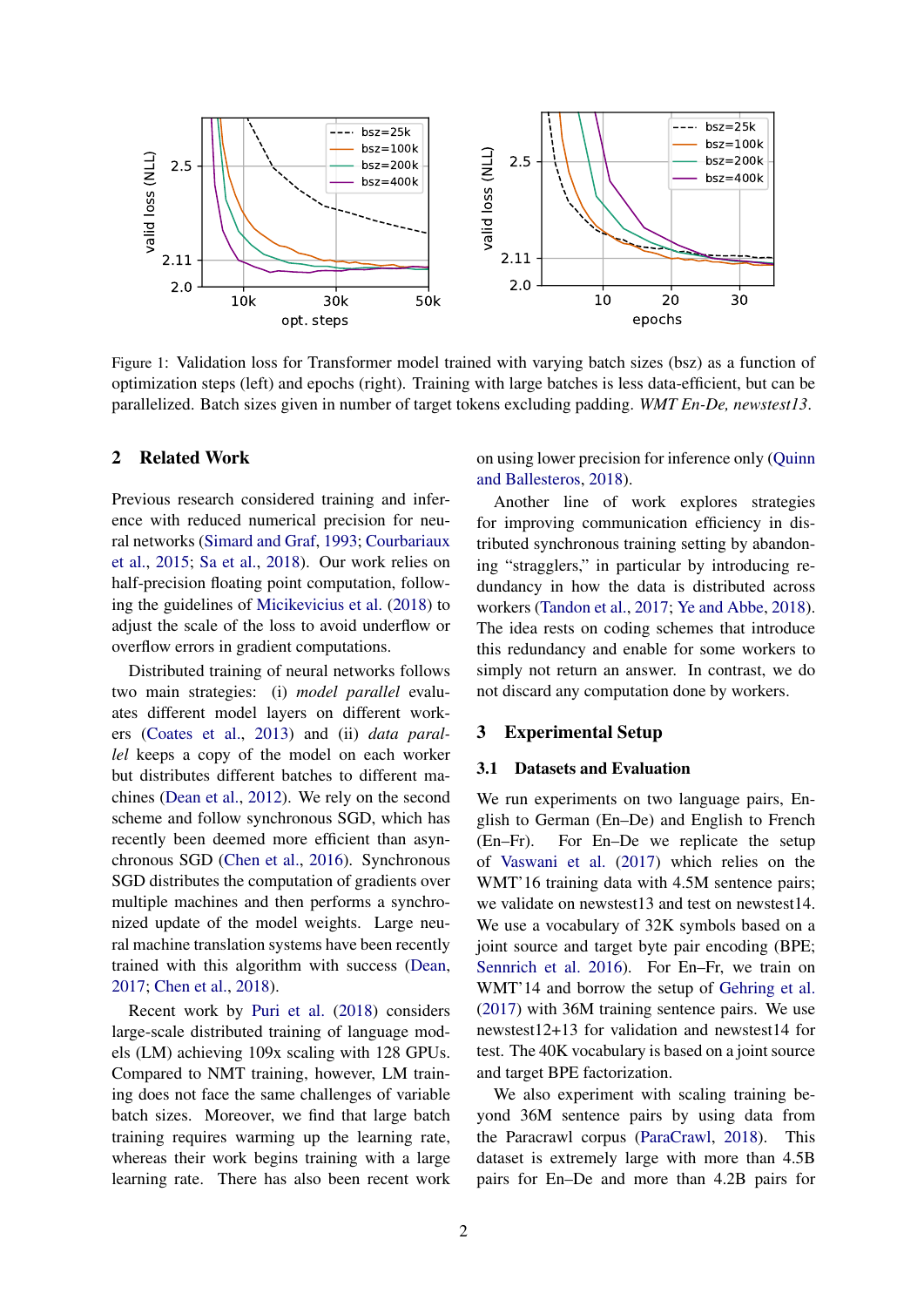En–Fr. We rely on the BPE vocabulary built on WMT data for each language pair and explore filtering this noisy dataset in Section 4.5. We measure case-sensitive tokenized BLEU with <code>multi-bleu.pl $^2$ </code> and de-tokenized <code>BLEU</code> with SacreBLEU<sup>3</sup> (Post, 2018). All results use beam search with a beam width of 4 and length penalty of 0.6, following Vaswani et al. 2017. Checkpoint averaging is not used, except where specified otherwise.

#### 3.2 Models and Hyperparameters

We use the Transformer model (Vaswani et al., 2017) implemented in PyTorch in the fairseq-py toolkit (Edunov et al., 2017). All experiments are based on the "big" transformer model with 6 blocks in the encoder and decoder networks. Each encoder block contains a selfattention layer, followed by two fully connected feed-forward layers with a ReLU non-linearity between them. Each decoder block contains selfattention, followed by encoder-decoder attention, followed by two fully connected feed-forward layers with a ReLU between them. We include residual connections (He et al., 2015) after each attention layer and after the combined feedforward layers, and apply layer normalization (Ba et al., 2016) after each residual connection. We use word representations of size 1024, feedforward layers with inner dimension 4,096, and multi-headed attention with 16 attention heads. We apply dropout (Srivastava et al., 2014) with probability 0.3 for En-De and 0.1 for En-Fr. In total this model has 210M parameters for the En-De dataset and 222M parameters for the En-Fr dataset.

Models are optimized with Adam (Kingma and Ba, 2015) using  $\beta_1 = 0.9, \ \beta_2 = 0.98, \ \text{and}$  $\epsilon = 1e-8$ . We use the same learning rate schedule as Vaswani et al. (2017), i.e., the learning rate increases linearly for 4,000 steps to 5e−4 (or 1e−3 in experiments that specify  $2x \ln x$ , after which it is decayed proportionally to the inverse square root of the number of steps. We use label smoothing with 0.1 weight for the uniform prior distribution over the vocabulary (Szegedy et al., 2015;

# Pereyra et al., 2017).

All experiments are run on DGX-1 nodes with 8 NVIDIA<sup> $©$ </sup> V100 GPUs interconnected by Infiniband. We use the NCCL2 library and torch.distributed for inter-GPU communication.

### 4 Experiments and Results

In this section we present results for improving training efficiency via reduced precision floating point (Section 4.1), training with larger batches (Section 4.2), and training with multiple nodes in a distributed setting (Section 4.3).

# 4.1 Half-Precision Training

NVIDIA Volta GPUs introduce Tensor Cores that enable efficient half precision floating point (FP) computations that are several times faster than full precision operations. However, half precision drastically reduces the range of floating point values that can be represented which can lead to numerical underflows and overflows (Micikevicius et al., 2018). This can be mitigated by scaling values to fit into the FP16 range.

In particular, we perform all forward-backward computations as well as the all-reduce (gradient synchronization) between workers in FP16. In contrast, the model weights are also available in full precision, and we compute the loss and optimization (e.g., momentum, weight updates) in FP32 as well. We scale the loss right after the forward pass to fit into the FP16 range and perform the backward pass as usual. After the all-reduce of the FP16 version of the gradients with respect to the weights we convert the gradients into FP32 and restore the original scale of the values before updating the weights.

In the beginning stages of training, the loss needs to be scaled down to avoid numerical overflow, while at the end of training, when the loss is small, we need to scale it up in order to avoid numerical underflow. Dynamic loss scaling takes care of both. It automatically scales down the loss when overflow is detected and since it is not possible to detect underflow, it scales the loss up if no overflows have been detected over the past 2,000 updates.

To evaluate training with lower precision, we first compare a baseline transformer model trained on 8 GPUs with 32-bit floating point (Our reimplementation) to the same model trained with 16-

<sup>2</sup>https://github.com/moses-smt/ mosesdecoder/blob/master/scripts/ generic/multi-bleu.perl

 $^3$ SacreBLEU hash: BLEU+case.mixed+lang.en-{de,fr}+ numrefs.1+smooth.exp+test.wmt14/full+tok.13a+ version.1.2.9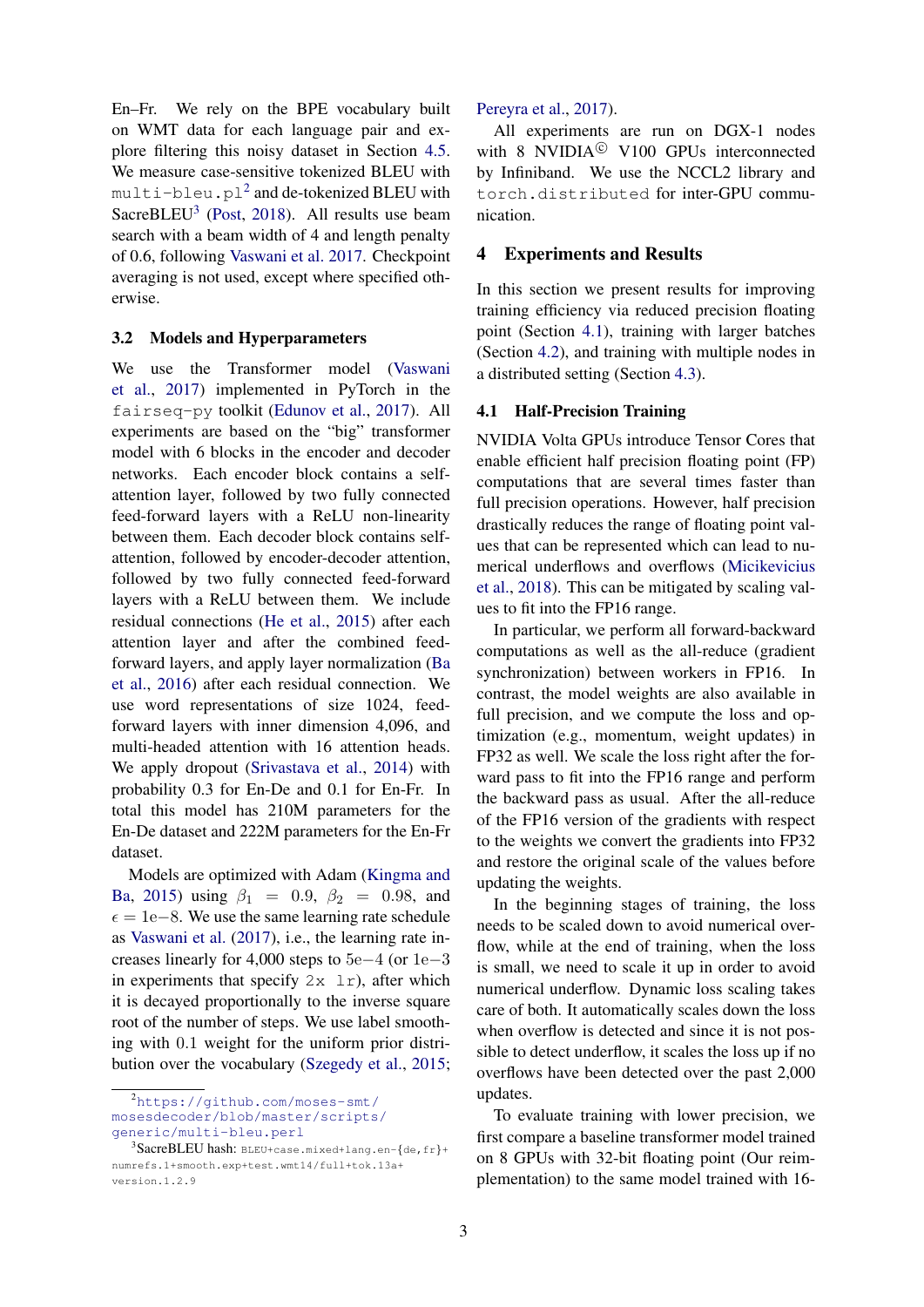| model                        | $#$ gpu        | bsz  | cumul | <b>BLEU</b> | updates | tkn/sec         | time         | speedup   |
|------------------------------|----------------|------|-------|-------------|---------|-----------------|--------------|-----------|
| Vaswani et al. (2017)        | $8\times$ P100 | 25k  |       | 26.4        | 300k    | $\sim$ 25k      | $\sim 5,000$ |           |
| Our reimplementation         | $8\times$ V100 | 25k  |       | 26.4        | 192k    | 54 <sub>k</sub> | 1,429        | reference |
| $+16$ -bit                   | 8              | 25k  |       | 26.7        | 193k    | 143k            | 495          | 2.9x      |
| + cumul                      | 8              | 402k | 16    | 26.7        | 13.7k   | 195k            | 447          | 3.2x      |
| $+2x$ 1r                     | 8              | 402k | 16    | 26.5        | 9.6k    | 196k            | 311          | 4.6x      |
| +5k tkn/qpu                  | 8              | 365k | 10    | 26.5        | 10.3k   | 202k            | 294          | 4.9x      |
| 16 nodes (from $+2x \ln x$ ) | 128            | 402k |       | 26.5        | 9.5k    | 1.53M           | 37           | 38.6x     |
| + overlap comm+bwd           | 128            | 402k |       | 26.5        | 9.7k    | 1.82M           | 32           | 44.7x     |

Table 1: Training time (min) for reduced precision (16-bit), cumulating gradients over multiple backwards (cumul), increasing learning rate  $(2x \ln x)$  and computing each forward/backward with more data due to memory savings (5k tkn/qpu). Average time (excl. validation and saving models) over 3 random seeds to reach validation perplexity of 4.32 (2.11 NLL). Cumul=16 means a weight update after accumulating gradients for 16 backward computations, simulating training on 16 nodes. *WMT En-De, newstest13*.



Figure 2: Accumulating gradients over multiple forward/backward steps speeds up training by: (i) reducing communication between workers, and (ii) saving idle time by reducing variance in workload between GPUs.

bit floating point  $(16-bit)$ . Note, that we keep the batch size and other parameters equal. Table 1 reports training speed of various setups to reach validation perplexity 4.32 and shows that  $16$ -bit results in a 2.9x speedup.

### 4.2 Training with Larger Batches

Large batches are a prerequisite for distributed synchronous training, since it averages the gradients over all workers and thus the effective batch size is the sum of the sizes of all batches seen by the workers.

Figure 1 shows that bigger batches result in slower initial convergence when measured in terms of epochs (i.e. passes over the training set). However, when looking at the number of weight updates (i.e. optimization steps) large batches converge faster (Hoffer et al., 2017). These results support parallelization since the number of steps define the number of synchronization points for synchronous training.

Training with large batches is also possible on a single machine regardless of the number of GPUs or amount of available memory; one simply iterates over multiple batches and accumulates the resulting gradients before committing a weight update. This has the added benefit of reducing communication and reducing the variance in workload between different workers (see Figure 2), leading to a 36% increase in tokens/sec (Table 1, cumul). We discuss the issue of workload variance in more depth in Section 5.

Increased Learning Rate: Similar to Goyal et al. (2017) and Smith et al. (2018) we find that training with large batches enables us to increase the learning rate, which further shortens training time even on a single node  $(2x \ 1r)$ .

Memory Efficiency: Reduced precision also decreases memory consumption, allowing for larger sub-batches per GPU. We switch from a maximum of 3.5k tokens per GPU to a maximum of 5k tokens per GPU and obtain an additional 5% speedup (cf. Table 1; 2x lr vs. 5k tkn/gpu).

Table 1 reports our speed improvements due to reduced precision, larger batches, learning rate increase and increased per-worker batch size. Overall, we reduce training time from 1, 429 min to 294 min to reach the same perplexity on the same hardware (8x NVIDIA V100), i.e. a 4.9x speedup.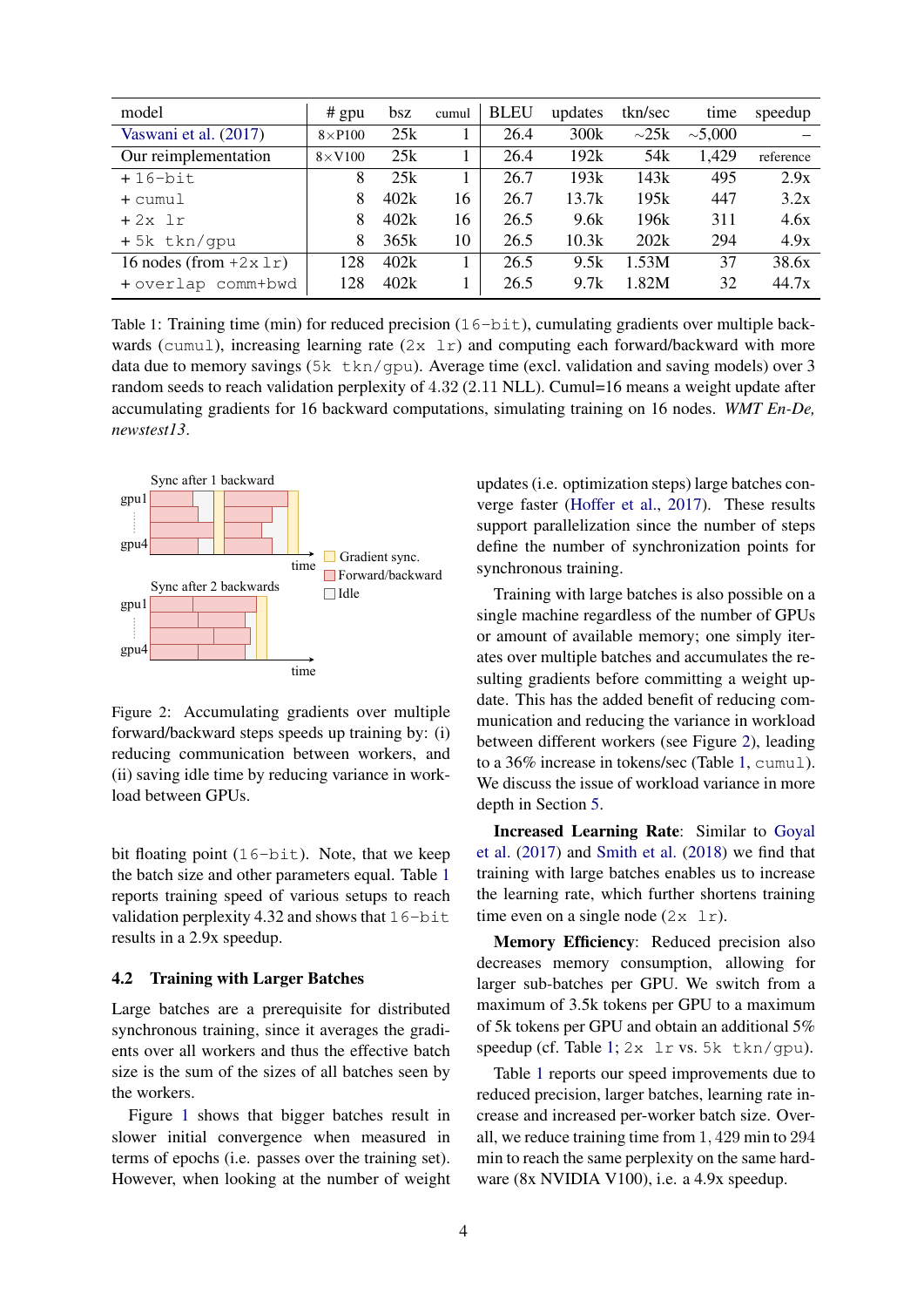

Figure 3: Illustration of how the backward pass in back-propagation can be overlapped with gradient synchronization to improve training speed.

# 4.3 Parallel Training

While large batch training improves training time even on a single node, another benefit of training with large batches is that it is easily parallelized across multiple nodes (machines). We run our previous 1-node experiment over 16 nodes of 8 GPUs each (NVIDIA V100), interconnected by Infiniband. Table 1 shows that with a simple, synchronous parallelization strategy over 16 nodes we can further reduce training time from 311 minutes to just 37 minutes (cf. Table 1; 2x lr vs. 16 nodes).

However, the time spent communicating gradients across workers increases dramatically when training with multiple nodes. In particular, our models contain over 200M parameters, therefore multi-node training requires transferring 400MB gradient buffers between machines. Fortunately, the sequential nature of back-propagation allows us to further improve multi-node training performance by beginning this communication in the background, while gradients are still being computed for the mini-batch (see Figure 3). Backpropagation proceeds sequentially from the top of the network down to the inputs. When the gradient computation for a layer finishes, we add the result to a synchronization buffer. As soon as the size of the buffer reaches a predefined threshold<sup>4</sup> we synchronize the buffered gradients in a background thread that runs concurrently with backpropagation down the rest of the network. Table 1 shows that by overlapping gradient communication with computation in the backwards pass, we can further reduce training time by 15%, from 37 minutes to just 32 minutes (cf. Table 1; 16



Figure 4: Validation loss (negative log likelihood on newstest13) versus training time on 1 vs 16 nodes.

|                            | En-De  | $En-Fr$ |
|----------------------------|--------|---------|
| a. Gehring et al. $(2017)$ | 25.2   | 40.5    |
| b. Vaswani et al. (2017)   | 28.4   | 41.0    |
| c. Ahmed et al. (2017)     | 28.9   | 41.4    |
| d. Shaw et al. $(2018)$    | 29.2   | 41.5    |
| Our result                 | 29.3   | 43.2    |
| 16-node training time      | 85 min | 512 min |

Table 2: BLEU on newstest2014 for WMT English-German (En–De) and English-French (En–Fr). All results are based on WMT'14 training data, except for En–De (b), (c), (d) and our result which are trained on WMT'16.

nodes vs. overlap comm+bwd).

We illustrate the speedup achieved by large batches and parallel training in Figure 4.

#### 4.4 Results with WMT Training Data

We report results on newstest14 for English-to-German (En-De) and English-to-French (En-Fr). For En-De, we train on the filtered version of WMT'16 from Vaswani et al. (2017). For En-Fr, we follow the setup of Gehring et al. (2017). In both cases, we train a "big" transformer on 16 nodes and average model parameters from the last 10 checkpoints (Vaswani et al., 2017). Table 2 reports 29.3 BLEU for En-De in 1h 25min and 43.2 BLEU for En-Fr in 8h 32min. We therefore establish a new state-of-the-art for both datasets, excluding settings with additional training data (Kutylowski, 2018). In contrast to Table 1, Table 2 reports times to convergence, not times to a specific validation likelihood.

<sup>&</sup>lt;sup>4</sup>We use a threshold of 150MB in this work.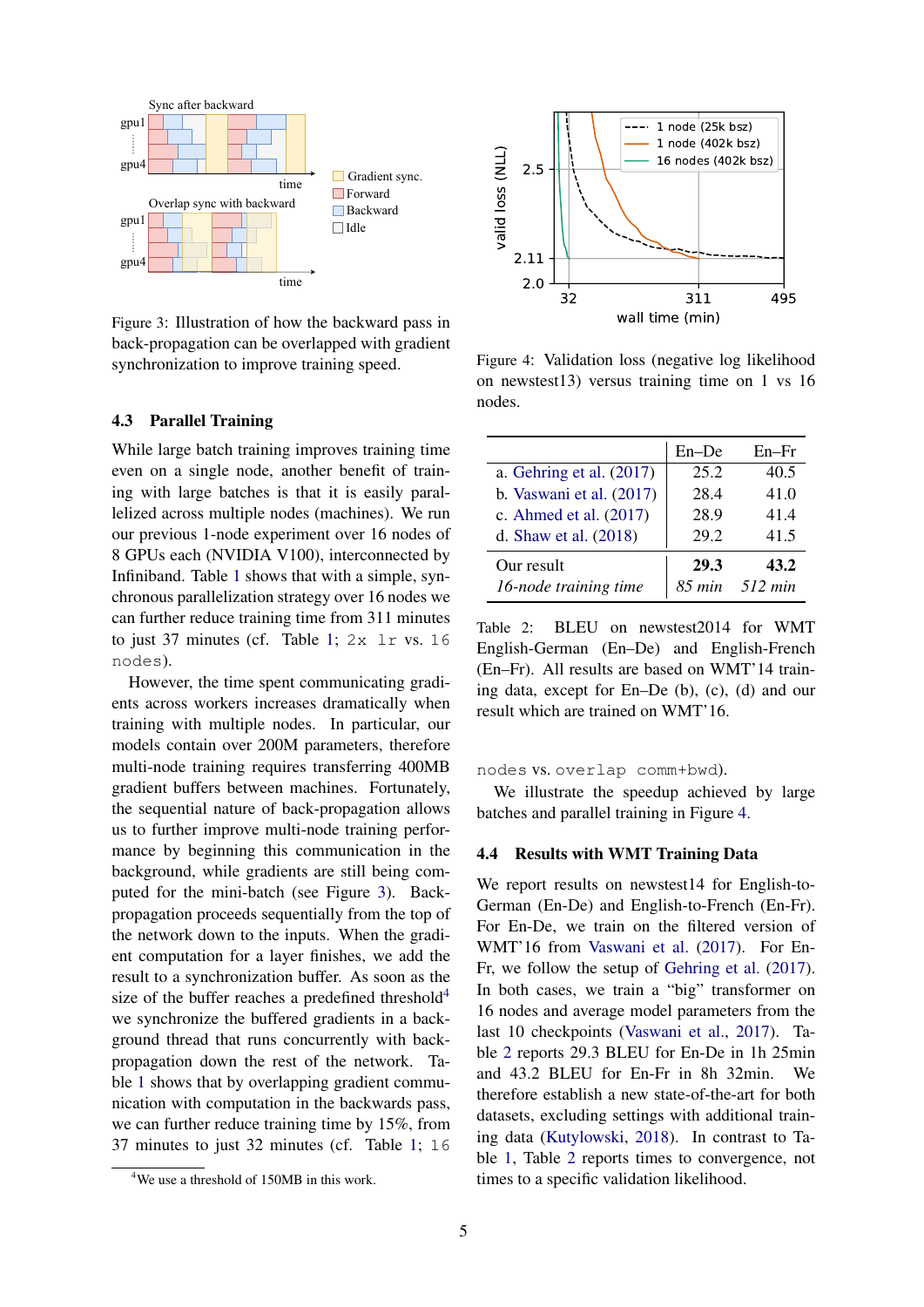| Train set             | $En - De$   | $En-Fr$ |
|-----------------------|-------------|---------|
| WMT only              | 29.3        | 43.2    |
| detok. SacreBLEU      | 28.6        | 41.4    |
| 16-node training time | $85 \, min$ | 512 min |
| WMT + Paracrawl       | 29.8        | 42.1    |
| detok. SacreBLEU      | 29.3        | 40.9    |
| 16-node training time | 539 min     | 794 min |

Table 3: Test BLEU (*newstest14*) when training with WMT+Paracrawl data.

### 4.5 Results with WMT & Paracrawl Training

Fast parallel training lets us additionally explore training over larger datasets. In this section we consider Paracrawl (ParaCrawl, 2018), a recent dataset of more than 4B parallel sentences for each language pair (En-De and En-Fr).

Previous work on Paracrawl considered training only on filtered subsets of less than 30M pairs (Xu and Koehn, 2017). We also filter Paracrawl by removing sentence-pairs with a source/target length ratio exceeding 1.5 and sentences with more than 250 words. We also remove pairs for which the source and target are copies (Ott et al., 2018). On En–De, this brings the set from 4.6B to 700M. We then train a En–De model on a clean dataset (WMT'14 news commentary) to score the remaining 700M sentence pairs, and retain the 140M pairs with best average token log-likelihood. To train an En–Fr model, we filter the data to 129M pairs using the same procedure.

Next, we explored different ways to weight the WMT and Paracrawl data. Figure 5 shows the validation loss for En-De models trained with different sampling ratios of WMT and filtered Paracrawl data during training. The model with 1:1 ratio performs best on the validation set, outperforming the model trained on only WMT data. For En-Fr, we found a sampling ratio of 3:1 (WMT:Paracrawl) performed best.

Test set results are given in Table 3. We find that Paracrawl improves BLEU on En–De to 29.8 but it is not beneficial for En–Fr, achieving just 42.1 vs. 43.2 BLEU for our baseline.

# 5 Analysis of Stragglers

In a distributed training setup with synchronized SGD, workers may take different amounts of time to compute gradients. Slower workers, or stragglers, cause other workers to wait. There are sev-



Figure 5: Validation loss when training on Paracrawl+WMT with varying sampling ratios. 1:4 means sampling 4 Paracrawl sentences for every WMT sentence. *WMT En-De, newstest13*.



Figure 6: Histogram of time to complete one forward and backward pass for each sub-batch in the *WMT En-De* training dataset. Sub-batches consist of a variable number of sentences of similar length, such that each sub-batch contains at most 3.5k tokens.

eral reasons for stragglers but here we focus on the different amounts of time it takes to process the data on each GPU.

In particular, each GPU typically processes one *sub-batch* containing sentences of similar lengths, such that each sub-batch has at most  $N$  tokens (e.g.,  $N = 3.5k$  tokens), with padding added as required. We refer to sub-batches as the data that is processed on each GPU worker whose combination is the entire batch. The sub-batches processed by a worker may therefore differ from other workers in the following three characteristics: the number of sentences, the maximum source sentence length, or the maximum target sentence length. To illustrate how these characteristics impact training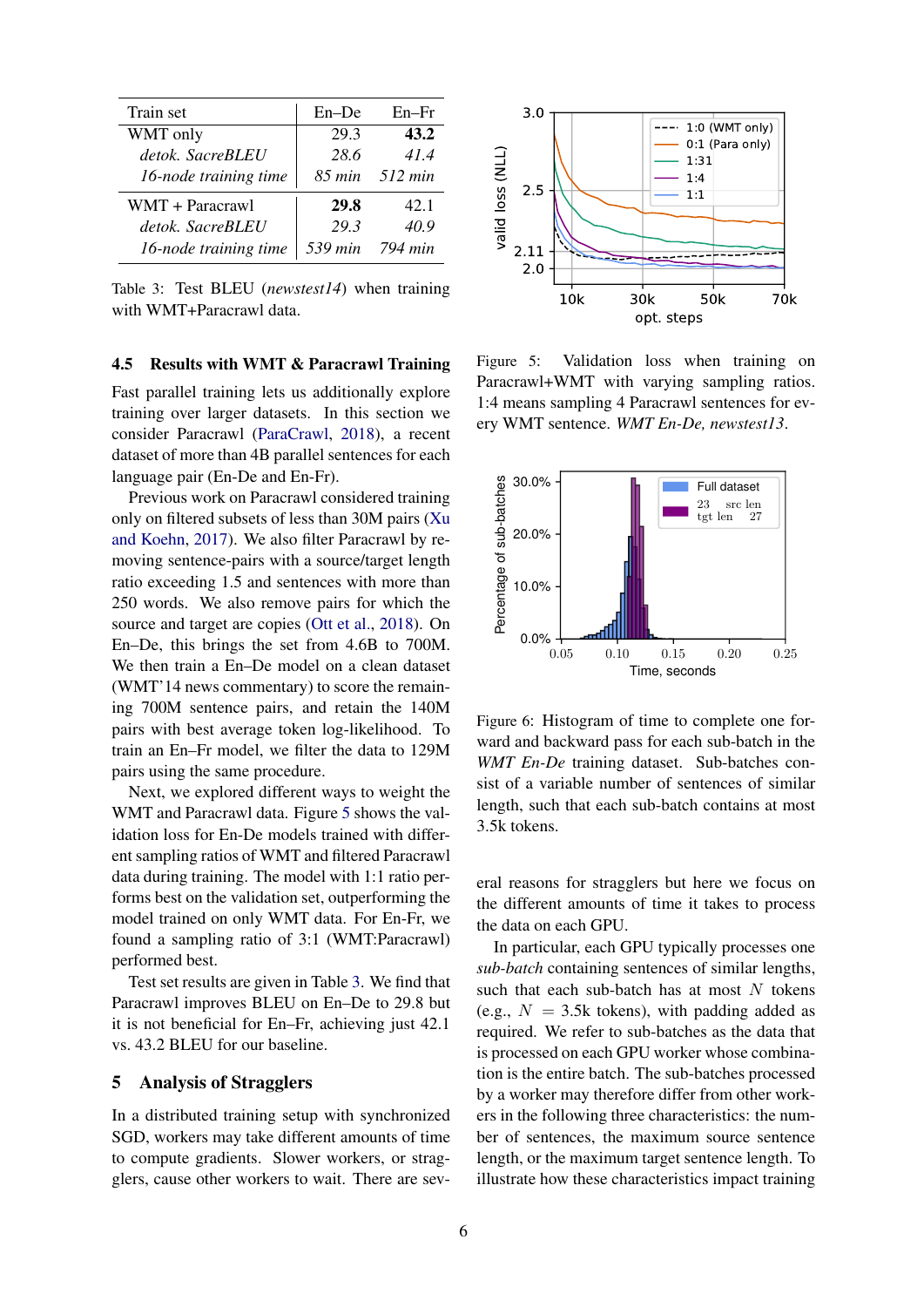speed, Figure 6 shows the amount of time required to process the 44K sub-batches in the En-De training data. There is large variability in the amount time to process sub-batches with different characteristics: the mean time to process a sub-batch is 0.11 seconds, the slowest sub-batch takes 0.228 seconds and the fastest 0.049 seconds. Notably, there is much less variability if we only consider batches of a similar shape (e.g., batches where  $23 \le$  src len  $\approx$  tgt len  $\leq$  27).

Unsurprisingly, constructing sub-batches based on a maximum token budget as just described exacerbates the impact of stragglers. In Section 4.2 we observed that we could reduce the variance between workers by accumulating the gradients over multiple sub-batches on each worker before updating the weights (see illustration in Figure 2). A more direct, but naïve solution is to assign all workers sub-batches with a similar shape. However, this increases the variance of the gradients across batches and adversely affects the final model. Indeed, when we trained a model in this way, then it failed to converge to the target validation perplexity of 4.32 (cf. Table 1).

As an alternative, we construct sub-batches so that each one takes approximately the same amount of processing time across all workers. We first set a target for the amount of time a sub-batch should take to process (e.g., the 90th percentile in Figure 6) which we keep fixed across training. Next, we build a table to estimate the processing time for a sub-batch based on the number of sentences and maximum source and target sentence lengths. Finally, we construct each worker's subbatches by tuning the number of sentences until the estimated processing time reaches our target. This approach improves single-node throughput from 143k tokens-per-second to 150k tokens-persecond, reducing the training time to reach 4.32 perplexity from 495 to 479 minutes (cf. Table 1, 16-bit). Unfortunately, this is less effective than training with large batches, by accumulating gradients from multiple sub-batches on each worker (cf. Table 1, cumul, 447 minutes). Moreover, large batches additionally enable increasing the learning rate, which further improves training time (cf. Table  $1, 2x \text{lr}, 311 \text{ minutes}$ ).

# 6 Conclusions

We explored how to train state-of-the-art NMT models on large scale parallel hardware. We in-

vestigated lower precision computation, very large batch sizes (up to 400k tokens), and larger learning rates. Our careful implementation speeds up the training of a big transformer model (Vaswani et al., 2017) by nearly 5x on one machine with 8 GPUs.

We improve the state-of-the-art for WMT'14 En-Fr to 43.2 vs. 41.5 for Shaw et al. (2018), training in less than 9 hours on 128 GPUs. On WMT'14 En-De test set, we report 29.3 BLEU vs. 29.2 for Shaw et al. (2018) on the same setup, training our model in 85 minutes on 128 GPUs. BLEU is further improved to 29.8 by scaling the training set with Paracrawl data.

Overall, our work shows that future hardware will enable training times for large NMT systems that are comparable to phrase-based systems (Koehn et al., 2007). We note that multi-node parallelization still incurs a significant overhead: 16-node training is only ∼10x faster than 1-node training. Future work may consider better batching and communication strategies.

# References

- Karim Ahmed, Nitish Shirish Keskar, and Richard Socher. 2017. Weighted transformer network for machine translation. *arxiv*, 1711.02132.
- Jimmy Lei Ba, Jamie Ryan Kiros, and Geoffrey E Hinton. 2016. Layer normalization. *arXiv preprint arXiv:1607.06450*.
- Dzmitry Bahdanau, Kyunghyun Cho, and Yoshua Bengio. 2015. Neural machine translation by jointly learning to align and translate. In *Proc. of ICLR*.
- Jianmin Chen, Rajat Monga, Samy Bengio, and Rafal Józefowicz. 2016. Revisiting distributed synchronous sgd. *Arxiv*, 1604.00981.
- Mia Xu Chen, Orhan Firat, Ankur Bapna, Melvin Johnson, Wolfgang Macherey, George Foster, Llion Jones, Niki Parmar, Mike Schuster, Zhifeng Chen, Yonghui Wu, and Macduff Hughes. 2018. The best of both worlds: Combining recent advances in neural machine translation. *arxiv*, 1804.09849.
- Adam Coates, Brody Huval, Tao Wang, David J. Wu, Bryan Catanzaro, and Andrew Y. Ng. 2013. Deep learning with cots hpc systems. In *Proc. of ICML*.
- Matthieu Courbariaux, Yoshua Bengio, and Jean-Pierre David. 2015. Training deep neural networks with low precision multiplications.
- Jeff Dean. 2017. Machine learning for systems and systems for machine learning. In *Proc. of NIPS Workshop on ML Systems*.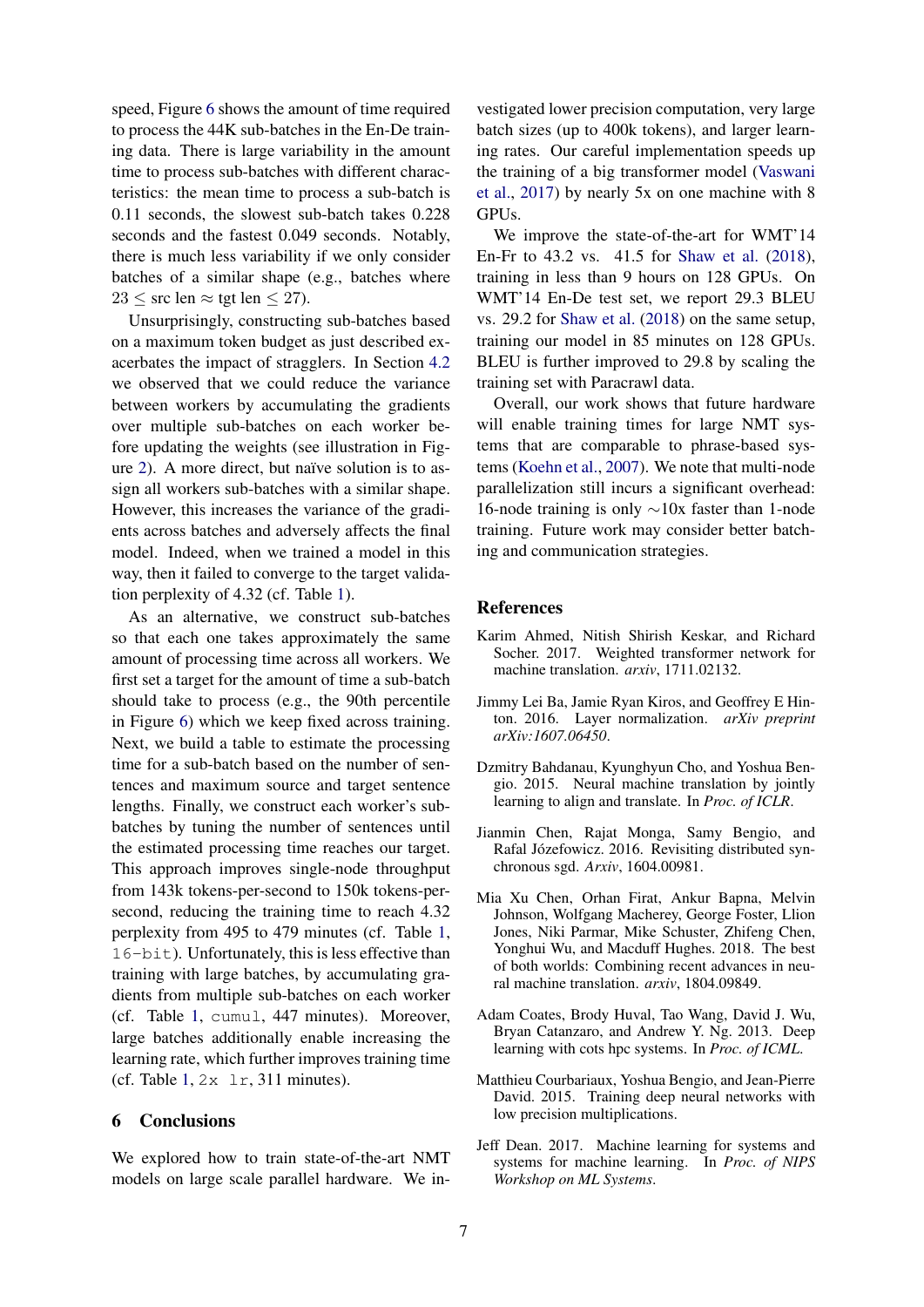- Jeffrey Dean, Gregory S. Corrado, Rajat Monga, Kai Chen, Matthieu Devin, Quoc V. Le, Mark Z. Mao, Marc'Aurelio Ranzato, Andrew W. Senior, Paul A. Tucker, Ke Yang, and Andrew Y. Ng. 2012. Large scale distributed deep networks. In *Proc. of NIPS*.
- Ondrej Dusek and Filip Jurcícek. 2016. Sequence-tosequence generation for spoken dialogue via deep syntax trees and strings. In *Proc. of ACL*.
- Sergey Edunov, Myle Ott, and Sam Gross. 2017. Fairseq. https://github.com/pytorch/ fairseq.
- Jonas Gehring, Michael Auli, David Grangier, Denis Yarats, and Yann N Dauphin. 2017. Convolutional Sequence to Sequence Learning. In *Proc. of ICML*.
- Priya Goyal, Piotr Dollar, Ross B. Girshick, Pieter No- ´ ordhuis, Lukasz Wesolowski, Aapo Kyrola, Andrew Tulloch, Yangqing Jia, and Kaiming He. 2017. Accurate, Large Minibatch SGD: Training ImageNet in 1 Hour. In *Proc. of CVPR*.
- Kaiming He, Xiangyu Zhang, Shaoqing Ren, and Jian Sun. 2015. Deep Residual Learning for Image Recognition. In *Proc. of CVPR*.
- Elad Hoffer, Itay Hubara, and Daniel Soudry. 2017. Train longer, generalize better: closing the generalization gap in large batch training of neural networks. In *Proc. of NIPS*, pages 1729–1739.
- Diederik P. Kingma and Jimmy Ba. 2015. Adam: A Method for Stochastic Optimization. In *Proc. of ICLR*.
- Philipp Koehn, Hieu Hoang, Alexandra Birch, Chris Callison-Burch, Marcello Federico, Nicola Bertoldi, Brooke Cowan, Wade Shen, Christine Moran, Richard Zens, Chris Dyer, Ondrej Bojar, Alexandra Constantin, and Evan Herbst. 2007. Moses: Open source toolkit for statistical machine translation. In *ACL Demo Session*.
- Jaroslaw Kutylowski. 2018. Deepl press information. https://www.deepl.com/press.html.
- Paulius Micikevicius, Sharan Narang, Jonah Alben, Gregory F. Diamos, Erich Elsen, David Garcia, Boris Ginsburg, Michael Houston, Oleksii Kuchaiev, Ganesh Venkatesh, and Hao Wu. 2018. Mixed Precision Training. In *Proc. of ICLR*.
- Myle Ott, Michael Auli, David Grangier, and MarcAurelio Ranzato. 2018. Analyzing uncertainty in neural machine translation. In *International Conference on Machine Learning (ICML)*.

ParaCrawl. 2018. ParaCrawl. http: //paracrawl.eu/download.html.

Romain Paulus, Caiming Xiong, and Richard Socher. 2018. A deep reinforced model for abstractive summarization. In *Proc. of ICLR*.

- Gabriel Pereyra, George Tucker, Jan Chorowski, Lukasz Kaiser, and Geoffrey E. Hinton. 2017. Regularizing neural networks by penalizing confident output distributions. In *Proc. of ICLR Workshop*.
- Matt Post. 2018. A call for clarity in reporting bleu scores. *arXiv*, 1804.08771.
- Raul Puri, Robert Kirby, Nikolai Yakovenko, and Bryan Catanzaro. 2018. Large scale language modeling: Converging on 40gb of text in four hours. *arXiv preprint arXiv:1808.01371*.
- Jerry Quinn and Miguel Ballesteros. 2018. Pieces of eight: 8-bit neural machine translation. In *Proc. of NAACL*.
- Christopher De Sa, Megan Leszczynski, Jian Zhang, Alana Marzoev, Christopher R. Aberger, Kunle Olukotun, and Christopher Ré. 2018. High-accuracy low-precision training. *Arxiv*, 1803.03383.
- Abigail See, Peter J Liu, and Christopher D Manning. 2017. Get to the point: Summarization with pointergenerator networks. In *Proc. of ACL*.
- Rico Sennrich, Barry Haddow, and Alexandra Birch. 2016. Neural machine translation of rare words with subword units. In *Proc. of ACL*.
- Iulian Serban, Alessandro Sordoni, Ryan Joseph Lowe, Laurent Charlin, Joelle Pineau, Aaron C. Courville, and Yoshua Bengio. 2017. A hierarchical latent variable encoder-decoder model for generating dialogues. In *Proc. of AAAI*.
- Peter Shaw, Jakob Uszkoreit, and Ashish Vaswani. 2018. Self-attention with relative position representations. In *Proc. of NAACL*.
- Patrice Y. Simard and Hans Peter Graf. 1993. Backpropagation without multiplication. In *Proc. of NIPS*.
- Samuel L. Smith, Pieter-Jan Kindermans, and Quoc V. Le. 2018. Don't decay the learning rate, increase the batch size. In *Proc. of ICLR*.
- Alessandro Sordoni, Michel Galley2, Michael Auli, Chris Brockett, Yangfeng Ji, Margaret Mitchell, Jian-Yun Nie, Jianfeng Gao, and Bill Dolan. 2015. A neural network approach to context-sensitive generation of conversational responses. In *Proc. of ACL*.
- Nitish Srivastava, Geoffrey Hinton, Alex Krizhevsky, Ilya Sutskever, and Ruslan Salakhutdinov. 2014. Dropout: a simple way to prevent neural networks from overfitting. *The Journal of Machine Learning Research*, 15(1):1929–1958.
- Christian Szegedy, Vincent Vanhoucke, Sergey Ioffe, Jonathon Shlens, and Zbigniew Wojna. 2015. Rethinking the Inception Architecture for Computer Vision. *arXiv preprint arXiv:1512.00567*.